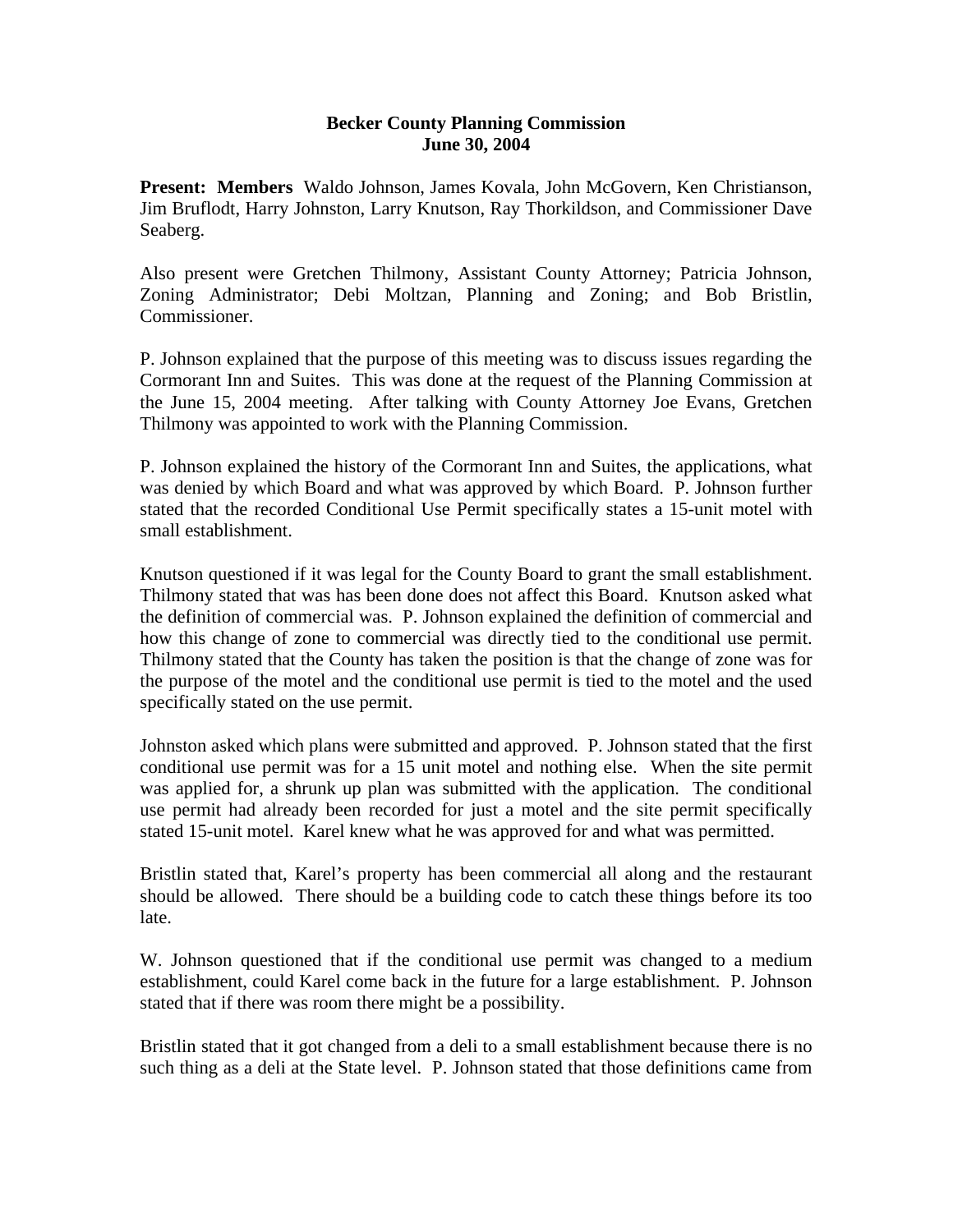the State level and not from the Zoning Office – that terminology is not in the Zoning Ordinance. Zoning deals with land use only and not specifics about businesses.

Further discussion was held regarding the rezoning of the acreage for the specific use of a motel. Christianson stated that he should have been upfront with what he wanted from the beginning. Bristlin stated that if the Board does not want Karel to have a restaurant, tell him why and not because he maybe should have done something in a different order or because he has done something wrong.

W. Johnson stated that if the restaurant is denied, there must be just cause for denial. W. Johnson felt that competition between competitors has played a big part in this issue.

Thilmony stated that there is an application before the Board to change the conditional use permit to medium establishment, which the Board must act upon. Thilmony stated that there are five factors in the Ordinance on which a conditional use permit can be granted. Thilmony stated that even if the Board does not like what the applicant has done, the application must be acted upon according to the Zoning Ordinance.

Christianson stated that he felt that this was a good use for the community even though he does not personally agree on the way things have been handled.

Further discussion was held. P. Johnson felt that the terminology small, medium and large establishment should not be used in any change to the conditional use permit based on the fact that those definitions are from the State Department of Health and not the Becker County Zoning Ordinance. P. Johnson further stated that since the current conditional use permit was recorded with the terminology "small establishment", action must be taken to amend that conditional use permit. Knutson questioned what terminology could be used that would meet the Zoning Ordinance. P. Johnson stated that wording like commercial use, restaurant facilities, dining facilities could be used.

Johnston stated that the property has been nicely screened with poplar trees. W. Johnson stated that the twin homes are closer to the Cormorant Pub. W. Johnson felt that a business plan is not really relevant because businesses need to change as cliental change.

P. Johnson stated that business plans are needed for gravel issues to be able to control noise, reclamation, etc. Usually, business plans are not required for commercial applications, just a brief outline of what is proposed. Thilmony stated that it would be a good idea to get away from the State Dept of Health terminology and use terminology that is in the Zoning Ordinance. P. Johnson stated that if the motel was allowed with a restaurant, the size of the restaurant could be regulated by the amount of parking available and the size of the septic system; small, medium and large establishment would be determined by the Department of Health.

Further discussion was held regarding the past applications, not following the conditional use permit issued, violations, etc. McGovern stated that the first conditional use permit issued was for a 15 unit motel. Now there is a bar, restaurant, tanning, and Laundromat.